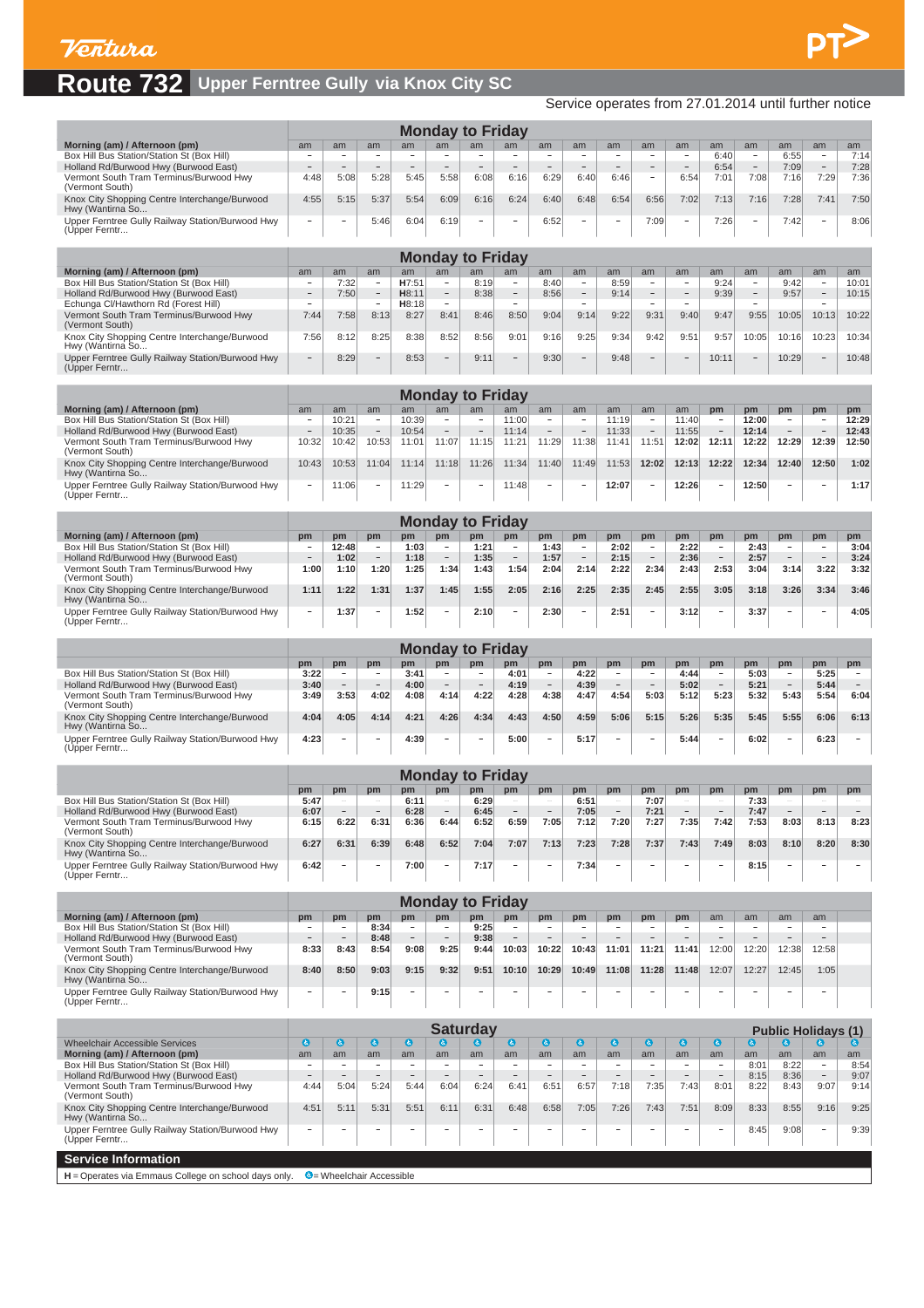### **Route 732 Upper Ferntree Gully via Knox City SC**

|                                                                   |      |                          |       |                          |       | Saturdav                 |       |                          |                   |       |                          |       |       |       | <b>Public Holidays (1)</b> |                          |       |
|-------------------------------------------------------------------|------|--------------------------|-------|--------------------------|-------|--------------------------|-------|--------------------------|-------------------|-------|--------------------------|-------|-------|-------|----------------------------|--------------------------|-------|
| <b>Wheelchair Accessible Services</b>                             | 6.   |                          |       |                          |       |                          |       | l &                      |                   |       |                          |       |       |       |                            |                          |       |
| Morning (am) / Afternoon (pm)                                     | am   | am                       | am    | am                       | am    | am                       | am    | am                       | am                | am    | am                       | am    | am    | am    | pm                         | pm                       | pm    |
| Box Hill Bus Station/Station St (Box Hill)                        |      | $\overline{\phantom{a}}$ | 9:25  | -                        | 9:51  | $\sim$                   | 10:19 | $\overline{\phantom{a}}$ | $\,$              | 10:56 | -                        | 11:22 |       | 11:50 | $\sim$                     | $\overline{\phantom{a}}$ | 12:24 |
| Holland Rd/Burwood Hwy (Burwood East)                             |      | $\overline{\phantom{a}}$ | 9:40  |                          | 10:05 | $\overline{\phantom{a}}$ | 10:33 | $-$                      | $\qquad \qquad =$ | 11:10 | $\overline{\phantom{0}}$ | 11:36 |       | 12:03 | $\overline{\phantom{a}}$   | $-$                      | 12:38 |
| Vermont South Tram Terminus/Burwood Hwy<br>(Vermont South)        | 9:25 | 9:36                     | 9:47  | 10:00                    | 10:13 | 10:27                    | 10:40 | 10:53                    | 1:05              | 11:17 | 11:31                    | 11:44 | 1:58  | 12:10 | 12:20                      | 12:34                    | 12:45 |
| Knox City Shopping Centre Interchange/Burwood<br>Hwy (Wantirna So | 9:33 | 9:44                     | 9:59  | 10:08                    | 10:25 | 10:35                    | 10:52 | 11:01                    | 1:13              | 11:30 | 1:39                     | 11:57 | 12:07 | 12:23 | 12:29                      | 12:43                    | 12:58 |
| Upper Ferntree Gully Railway Station/Burwood Hwy<br>(Upper Ferntr | -    | -                        | 10:13 | $\overline{\phantom{a}}$ | 10:38 | $\overline{\phantom{a}}$ | 11:06 | -                        | $-$               | 11:44 | -                        | 12:11 |       | 12:38 | $\overline{\phantom{a}}$   | $-$                      | 1:13  |

|                                                                   |      |       |                          |                          |      | Saturdav                 |      |      |                          |      |        |                 |      |        | <b>Public Holidays (1)</b> |        |      |
|-------------------------------------------------------------------|------|-------|--------------------------|--------------------------|------|--------------------------|------|------|--------------------------|------|--------|-----------------|------|--------|----------------------------|--------|------|
| <b>Wheelchair Accessible Services</b>                             | l G  |       |                          |                          |      |                          |      | l6.  |                          |      | lds.   |                 | ΙĠ.  |        |                            |        |      |
| Morning (am) / Afternoon (pm)                                     | pm   | pm    | pm                       | pm                       | pm   | pm                       | pm   | pm   | pm                       | pm   | pm     | pm              | pm   | pm     | pm                         | pm     | pm   |
| Box Hill Bus Station/Station St (Box Hill)                        |      | 12:51 | -                        | $\overline{\phantom{0}}$ | 1:24 | $\overline{\phantom{a}}$ | 1:49 | -    | -                        | 2:20 | -      | -               | 2:49 | -      | $\overline{\phantom{0}}$   | -      | -    |
| Holland Rd/Burwood Hwy (Burwood East)                             |      | 1:06  | $\overline{\phantom{a}}$ | <b>COLLECT</b>           | 1:39 |                          | 2:05 |      | -                        | 2:34 | $\sim$ | <b>Contract</b> | 3:05 |        |                            | $\sim$ |      |
| Vermont South Tram Terminus/Burwood Hwy<br>(Vermont South)        | 1:01 | 1:13  | 1:25                     | 1:37                     | 1:46 | 1:59                     | 2:12 | 2:24 | 2:37                     | 2:41 | 2:49   | 3:01            | 3:12 | 3:24   | 3:36                       | 3:48   | 4:00 |
| Knox City Shopping Centre Interchange/Burwood<br>Hwy (Wantirna So | 1:10 | 1:26  | 1:34                     | 1:46                     | 1:59 | 2:08                     | 2:25 | 2:33 | 2:45                     | 2:55 | 2:57   | 3:09            | 3:26 | 3:32   | 3:44                       | 3:56   | 4:09 |
| Upper Ferntree Gully Railway Station/Burwood Hwy<br>(Upper Ferntr | -    | 1:41  | -                        | -                        | 2:14 | -                        | 2:40 | -    | $\overline{\phantom{a}}$ | 3:09 | -      | $\sim$          | 3:40 | $\sim$ | $\overline{\phantom{a}}$   | $\sim$ |      |

|                                                                   |      |        |                          |                          |                          | Saturdav |      |                          |                          |                          |      |        |                          |                          |        | <b>Public Holidays (1)</b> |      |
|-------------------------------------------------------------------|------|--------|--------------------------|--------------------------|--------------------------|----------|------|--------------------------|--------------------------|--------------------------|------|--------|--------------------------|--------------------------|--------|----------------------------|------|
| <b>Wheelchair Accessible Services</b>                             | ω    |        |                          | KS.                      |                          | G.       | l G. |                          |                          |                          |      |        | IĠ.                      |                          |        |                            |      |
| Morning (am) / Afternoon (pm)                                     | pm   | pm     | pm                       | pm                       | pm                       | pm       | pm   | pm                       | pm                       | pm                       | pm   | pm     | pm                       | pm                       | pm     | pm                         | pm   |
| Box Hill Bus Station/Station St (Box Hill)                        | 3:48 | -      | -                        | -                        | $\overline{\phantom{a}}$ | 4:48     |      | $\overline{\phantom{a}}$ | -                        | -                        | 5:48 | -      | -                        | $\overline{\phantom{a}}$ |        | 6:46                       |      |
| Holland Rd/Burwood Hwy (Burwood East)                             | 4:04 | $\sim$ | $\overline{\phantom{a}}$ | -                        | <b>Contract</b>          | 5:04     |      | $\sim$                   | $\overline{\phantom{a}}$ | $\overline{\phantom{a}}$ | 6:04 |        | $\overline{\phantom{a}}$ | <b>Service</b>           | $\sim$ | 7:01                       |      |
| Vermont South Tram Terminus/Burwood Hwy<br>(Vermont South)        | 4:11 | 4:24   | 4:36                     | 4:48                     | 5:00                     | 5:11     | 5:23 | 5:36                     | 5:47                     | 5:58                     | 6:11 | 6:21   | 6:33                     | 6:46                     | 6:57   | 7:08                       | 7:21 |
| Knox City Shopping Centre Interchange/Burwood<br>Hwy (Wantirna So | 4:25 | 4:33   | 4:45                     | 4:57                     | 5:09                     | 5:25     | 5:31 | 5:44                     | 5:55                     | 6:06                     | 6:25 | 6:29   | 6:4'                     | 6:54                     | 7:05   | 7:22                       | 7:29 |
| Upper Ferntree Gully Railway Station/Burwood Hwy<br>(Upper Ferntr | 4:44 | $\sim$ | -                        | $\overline{\phantom{a}}$ | <b>STAR</b>              | 5:40     |      | <b>SHOP</b>              | -                        | -                        | 6:39 | $\sim$ | -                        | <b>STATE</b>             | $\sim$ | 7:35                       |      |

|                                                                   |                          |                          |                          |                          |      | aturdav |      |      |      |                          |                          |                          |                          |       | <b>Public Holidavs (1)</b> |        |       |
|-------------------------------------------------------------------|--------------------------|--------------------------|--------------------------|--------------------------|------|---------|------|------|------|--------------------------|--------------------------|--------------------------|--------------------------|-------|----------------------------|--------|-------|
| <b>Wheelchair Accessible Services</b>                             | ١ć.                      |                          |                          |                          |      |         |      | IG.  |      |                          |                          |                          |                          | o,    |                            |        |       |
| Morning (am) / Afternoon (pm)                                     | pm                       | pm                       | pm                       | pm                       | pm   | pm      | pm   | pm   | pm   | pm                       | pm                       | pm                       | pm                       | pm    | pm                         | pm     | am    |
| Box Hill Bus Station/Station St (Box Hill)                        |                          |                          | -                        | -                        | 7:51 | -       |      |      | 9:02 | -                        | -                        | -                        |                          |       |                            | $\sim$ |       |
| Holland Rd/Burwood Hwy (Burwood East)                             |                          |                          | $\overline{\phantom{0}}$ | $-$                      | 8:05 | -       |      | -    | 9:15 | -                        | $-$                      | $\overline{\phantom{a}}$ |                          |       | $\overline{\phantom{0}}$   | $\sim$ |       |
| Vermont South Tram Terminus/Burwood Hwy<br>(Vermont South)        | 7:30                     | 7:41                     | 7:53                     | 8:02                     | 8:12 | 8:31    | 8:44 | 9:04 | 9:22 | 9:45                     | 10:06                    | 10:26                    | 10:46                    | 11:06 | 11:26                      | 11:44  | 12:03 |
| Knox City Shopping Centre Interchange/Burwood<br>Hwy (Wantirna So | 7:38                     | 7:49                     | 8:01                     | 8:09                     | 8:25 | 8:39    | 8:52 | 9:12 | 9:35 | 9:52                     | 10:13                    | 10:33                    | 10:53                    | 11:13 | 11:33                      | 11:51  | 12:10 |
| Upper Ferntree Gully Railway Station/Burwood Hwy<br>(Upper Ferntr | $\overline{\phantom{a}}$ | $\overline{\phantom{0}}$ | $\overline{\phantom{a}}$ | $\overline{\phantom{0}}$ | 8:38 | $\sim$  |      | -    | 9:48 | $\overline{\phantom{a}}$ | $\overline{\phantom{a}}$ | -                        | $\overline{\phantom{a}}$ |       | $\overline{\phantom{a}}$   | $\sim$ |       |

|                                                                   |       |       |      | Saturdav |  |  |  |  | <b>Public Holidays (1)</b> |  |
|-------------------------------------------------------------------|-------|-------|------|----------|--|--|--|--|----------------------------|--|
| Wheelchair Accessible Services                                    |       |       |      |          |  |  |  |  |                            |  |
| Morning (am) / Afternoon (pm)                                     | am    | am    | am   |          |  |  |  |  |                            |  |
| Vermont South Tram Terminus/Burwood Hwy<br>(Vermont South)        | 12:22 | 12:42 | 1:03 |          |  |  |  |  |                            |  |
| Knox City Shopping Centre Interchange/Burwood<br>Hwy (Wantirna So | 12:29 | 12:49 | 1:10 |          |  |  |  |  |                            |  |

|                                                                   |      |      |                          |                |                          | <b>Sunda</b>             |      |                          |                          |                          |       |        |       |                          | <b>Public Holidays (2)</b> |                   |       |
|-------------------------------------------------------------------|------|------|--------------------------|----------------|--------------------------|--------------------------|------|--------------------------|--------------------------|--------------------------|-------|--------|-------|--------------------------|----------------------------|-------------------|-------|
| <b>Wheelchair Accessible Services</b>                             | lĠ,  |      |                          |                |                          |                          |      |                          |                          |                          |       |        | (હ,   |                          |                            |                   |       |
| Morning (am) / Afternoon (pm)                                     | am   | am   | am                       | am             | am                       | am                       | am   | am                       | am                       | am                       | am    | am     | am    | am                       | am                         | am                | am    |
| Box Hill Bus Station/Station St (Box Hill)                        |      |      | -                        | <b>Service</b> | $\sim$                   | $\sim$                   | 9:07 | $\sim$                   | -                        | $\sim$                   | 10:09 | $\sim$ |       | <b>Service</b>           | 11:11                      | -                 |       |
| Holland Rd/Burwood Hwy (Burwood East)                             |      |      | $\overline{\phantom{0}}$ | $\sim$         | $\overline{\phantom{a}}$ | $\overline{\phantom{a}}$ | 9:21 | $\overline{\phantom{a}}$ | $\overline{\phantom{a}}$ | $-$                      | 10:23 | -      |       | $\overline{\phantom{a}}$ | 11:24                      | $\qquad \qquad -$ |       |
| Vermont South Tram Terminus/Burwood Hwy<br>(Vermont South)        | 6:41 | 7:09 | 7:38                     | 8:07           | 8:35                     | 8:59                     | 9:29 | 9:46                     | 10:02                    | 10:18                    | 10:30 | 10:36  | 10:51 | 11:08                    | 1:29                       | 1:36              | 11:55 |
| Knox City Shopping Centre Interchange/Burwood<br>Hwy (Wantirna So | 6:47 | 7:16 | 7:45                     | 8:15           | 8:44                     | 9:08                     | 9:40 | 9:54                     | 10:10                    | 10:26                    | 10:41 | 10:44  | 10:59 | 11:16                    | 11:37                      | 11:45             | 12:04 |
| Upper Ferntree Gully Railway Station/Burwood Hwy<br>(Upper Ferntr |      |      | -                        | -              | -                        | -                        | 9:52 | $\overline{\phantom{a}}$ | -                        | $\overline{\phantom{0}}$ | 10:53 |        |       | -                        | 1:50                       | $\sim$            |       |

|                                                                   |       |                          |       |        |                          | Sunday                   |                          |      |                          |          |      |        |      |                          |                          | <b>Public Holidays (2)</b> |      |
|-------------------------------------------------------------------|-------|--------------------------|-------|--------|--------------------------|--------------------------|--------------------------|------|--------------------------|----------|------|--------|------|--------------------------|--------------------------|----------------------------|------|
| <b>Wheelchair Accessible Services</b>                             |       |                          |       |        |                          |                          |                          |      |                          |          |      |        |      |                          |                          |                            |      |
| Morning (am) / Afternoon (pm)                                     | pm    | pm                       | pm    | pm     | pm                       | pm                       | pm                       | pm   | pm                       | pm       | pm   | pm     | pm   | pm                       | pm                       | pm                         | pm   |
| Box Hill Bus Station/Station St (Box Hill)                        |       | $\overline{\phantom{a}}$ | 12:17 | $\sim$ | $\overline{\phantom{a}}$ | $\overline{\phantom{a}}$ |                          | 1:17 | $\sim$                   | $\sim$   | -    | -      | 2:17 | -                        | $\overline{\phantom{a}}$ | $\overline{\phantom{a}}$   |      |
| Holland Rd/Burwood Hwy (Burwood East)                             |       |                          | 12:32 | $-$    | $\sim$                   | -                        | $\overline{\phantom{a}}$ | 1:31 | $\overline{\phantom{a}}$ | $\equiv$ | $-$  | $\sim$ | 2:32 | $\overline{\phantom{a}}$ | -                        | $\sim$                     |      |
| Vermont South Tram Terminus/Burwood Hwy<br>(Vermont South)        | 12:10 | 12:25                    | 12:39 | 12:51  | 1:02                     | 1:14                     | 1:26                     | :38  | 1:50                     | 2:02     | 2:14 | 2:26   | 2:38 | 2:50                     | 3:02                     | 3:14                       | 3:26 |
| Knox City Shopping Centre Interchange/Burwood<br>Hwy (Wantirna So | 12:19 | 12:34                    | 12:50 | 1:00   | 1:11                     | 1:23                     | 1:35                     | 1:48 | 1:58                     | 2:10     | 2:22 | 2:34   | 2:50 | 2:58                     | 3:10                     | 3:22                       | 3:34 |
| Upper Ferntree Gully Railway Station/Burwood Hwy<br>(Upper Ferntr | -     | -                        | 1:03  | $\sim$ | $\sim$                   | -                        | -                        | 2:01 | -                        | $-$      | -    | -      | 3:04 | -                        | -                        | $\overline{\phantom{a}}$   |      |

|                                                                   |              |        |                          |        |            | Sunday    |      |                          |                          |        |              |        |                          |                          |                          | <b>Public Holidays (2)</b> |      |
|-------------------------------------------------------------------|--------------|--------|--------------------------|--------|------------|-----------|------|--------------------------|--------------------------|--------|--------------|--------|--------------------------|--------------------------|--------------------------|----------------------------|------|
| Wheelchair Accessible Services                                    | $\mathbf{G}$ | ra i   | LG.                      | G      |            | $\bullet$ | G    | lė,                      | k.                       | (d.)   | $\mathbf{a}$ | IG.    | IG.                      | G.                       |                          | IG)                        |      |
| Morning (am) / Afternoon (pm)                                     | pm           | pm     | pm                       | pm     | pm         | pm        | pm   | pm                       | pm                       | pm     | pm           | pm     | pm                       | pm                       | pm                       | pm                         | pm   |
| Box Hill Bus Station/Station St (Box Hill)                        | 3:15         | -      | -                        | -      | <b>.</b>   | 4:16      | -    | $\overline{\phantom{a}}$ | $\overline{\phantom{a}}$ | $-$    | 5:18         | -      | $\overline{\phantom{0}}$ | -                        | $\overline{\phantom{a}}$ | $\overline{\phantom{a}}$   | 6:23 |
| Holland Rd/Burwood Hwy (Burwood East)                             | 3:32         | $\sim$ | $\overline{\phantom{a}}$ | $\sim$ | <b>COL</b> | 4:32      |      | $\sim$                   | $\sim$                   | $\sim$ | 5:33         |        |                          | $\overline{\phantom{a}}$ | $\sim$                   | $\sim$                     | 6:40 |
| Vermont South Tram Terminus/Burwood Hwy<br>(Vermont South)        | 3:39         | 3:49   | 4:03                     | 4:13   | 4:26       | 4:39      | 4:51 | 5:03                     | 5:15                     | 5:27   | 5:39         | 5:50   | 6:03                     | 6:14                     | 6:26                     | 6:37                       | 6:48 |
| Knox City Shopping Centre Interchange/Burwood<br>Hwy (Wantirna So | 3:50         | 3:57   | 4:11                     | 4:22   | 4:35       | 4:50      | 5:00 | 5:12                     | 5:23                     | 5:35   | 5:50         | 5:58   | 6:11                     | 6:22                     | 6:34                     | 6:45                       | 6:56 |
| Upper Ferntree Gully Railway Station/Burwood Hwy<br>(Upper Ferntr | 4:03         | -      | $\overline{\phantom{a}}$ | -      | $\sim$     | 5:03      | -    | $\sim$                   | $\sim$                   | -      | 6:03         | $\sim$ |                          | -                        | $\sim$                   | $\overline{\phantom{a}}$   | 7:09 |
| <b>Service Information</b>                                        |              |        |                          |        |            |           |      |                          |                          |        |              |        |                          |                          |                          |                            |      |
| C = Wheelchair Accessible                                         |              |        |                          |        |            |           |      |                          |                          |        |              |        |                          |                          |                          |                            |      |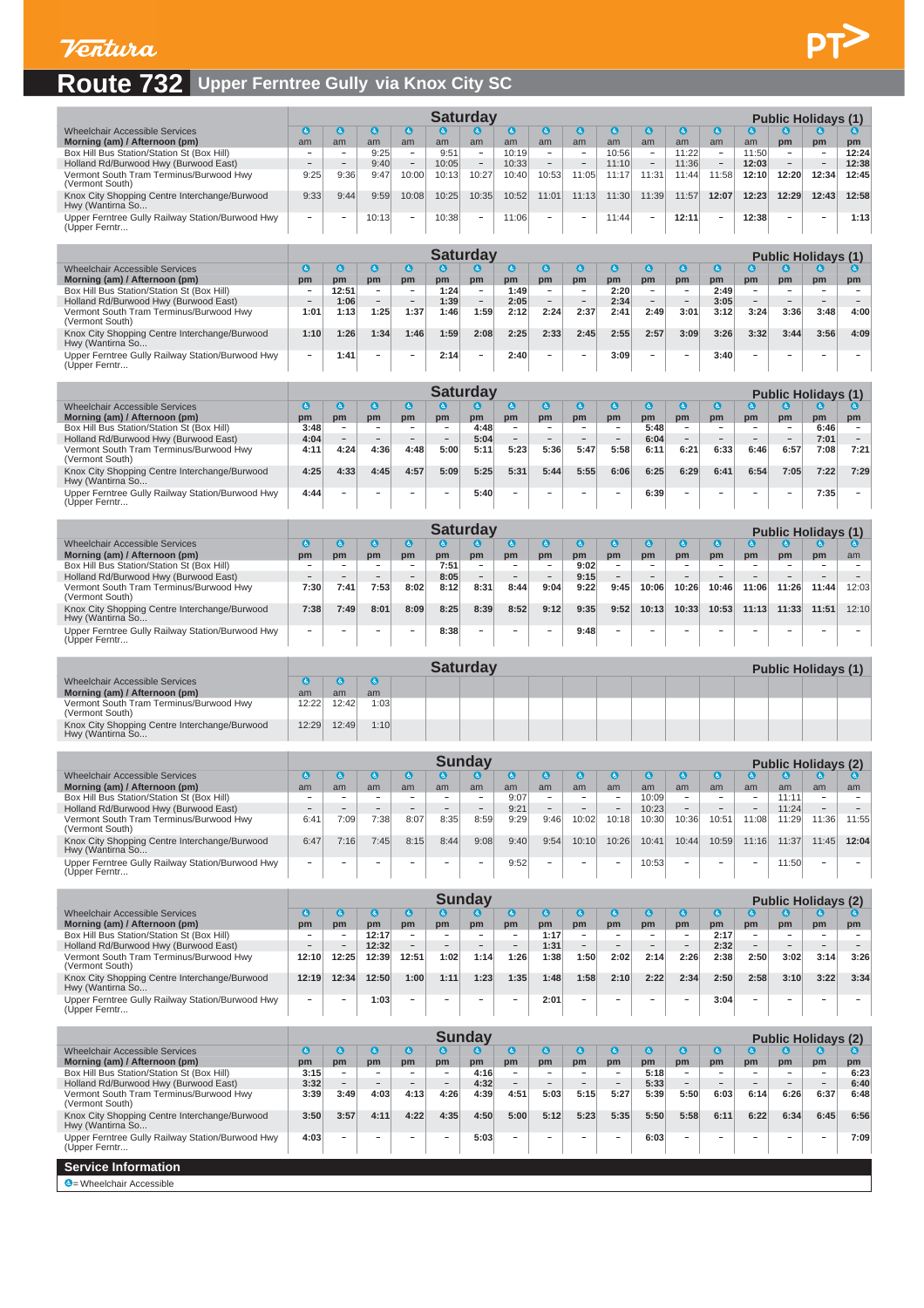# **Route 732 Upper Ferntree Gully via Knox City SC**

|                                                                                     |                                |                                           |                                |                                |                                            | <b>Sunday</b>                  |                                      |                                            |                                |                                               |                          |                                            |                                |                                      |                                            | <b>Public Holidays (2)</b>           |                                  |
|-------------------------------------------------------------------------------------|--------------------------------|-------------------------------------------|--------------------------------|--------------------------------|--------------------------------------------|--------------------------------|--------------------------------------|--------------------------------------------|--------------------------------|-----------------------------------------------|--------------------------|--------------------------------------------|--------------------------------|--------------------------------------|--------------------------------------------|--------------------------------------|----------------------------------|
| <b>Wheelchair Accessible Services</b>                                               | $\bullet$                      | a                                         | $\mathbf{a}$                   | $\bullet$                      | $\bullet$                                  | $\mathbf{c}$                   | $\bullet$                            | O                                          | $\bullet$                      | $\bullet$                                     | $\bullet$                | $\bullet$                                  | $\mathbf{a}$                   | $\mathbf{c}$                         | O                                          |                                      |                                  |
| Morning (am) / Afternoon (pm)                                                       | pm                             | pm                                        | pm                             | pm                             | pm                                         | pm                             | pm                                   | pm                                         | pm                             | pm                                            | pm                       | pm                                         | pm                             | pm                                   | am                                         | am                                   |                                  |
| Box Hill Bus Station/Station St (Box Hill)<br>Holland Rd/Burwood Hwy (Burwood East) |                                |                                           |                                | 7:14<br>7:29                   |                                            |                                | 8:05<br>8:19                         | $\qquad \qquad -$                          | 9:04<br>9:18                   | $\qquad \qquad -$<br>$\overline{\phantom{a}}$ |                          |                                            |                                |                                      |                                            |                                      |                                  |
| Vermont South Tram Terminus/Burwood Hwy<br>(Vermont South)                          | 7:00                           | 7:11                                      | 7:24                           | 7:36                           | 7:49                                       | 8:07                           | 8:25                                 | 8:53                                       | 9:24                           | 9:55                                          | 10:22                    | 10:52                                      | 11:22                          | 11:50                                | 12:18                                      | 12:48                                |                                  |
| Knox City Shopping Centre Interchange/Burwood<br>Hwy (Wantirna So                   | 7:08                           | 7:19                                      | 7:32                           | 7:44                           | 7:57                                       | 8:15                           | 8:34                                 | 9:00                                       | 9:32                           | 10:02                                         | 10:29                    | 10:59                                      | 11:29                          | 11:57                                | 12:25                                      | 12:55                                |                                  |
| Upper Ferntree Gully Railway Station/Burwood Hwy<br>(Upper Ferntr                   |                                |                                           | -                              | 7:57                           |                                            | $\overline{\phantom{a}}$       | 8:46                                 | $\qquad \qquad -$                          | 9:44                           |                                               |                          |                                            |                                |                                      |                                            |                                      |                                  |
|                                                                                     |                                |                                           |                                |                                |                                            |                                |                                      |                                            |                                |                                               |                          |                                            |                                |                                      |                                            |                                      |                                  |
|                                                                                     |                                |                                           |                                |                                |                                            | <b>Good Friday</b>             |                                      |                                            |                                |                                               |                          |                                            |                                |                                      |                                            |                                      |                                  |
| <b>Wheelchair Accessible Services</b>                                               | $\bullet$                      | $\mathbf{a}$                              | $\bullet$                      | $\bullet$                      | $\boldsymbol{a}$                           | $\bullet$                      | $\bf{c}$                             | O                                          | $\bullet$                      | $\bullet$                                     | $\bullet$                | $\bullet$                                  | $\bullet$                      | $\bullet$                            | $\bullet$                                  | $\bullet$                            | $\bullet$                        |
| Morning (am) / Afternoon (pm)<br>Box Hill Bus Station/Station St (Box Hill)         | am<br>$\overline{\phantom{a}}$ | am<br>$\overline{\phantom{m}}$            | am<br>$\overline{\phantom{a}}$ | am<br>$\overline{\phantom{a}}$ | am<br>$\qquad \qquad \blacksquare$         | am<br>$\overline{\phantom{a}}$ | am<br>9:07                           | am<br>$\overline{\phantom{a}}$             | am<br>$\overline{\phantom{a}}$ | am<br>$\overline{\phantom{a}}$                | am<br>10:09              | am<br>$\overline{\phantom{a}}$             | am<br>$\overline{\phantom{a}}$ | am<br>$\overline{\phantom{a}}$       | am<br>11:11                                | am<br>$\overline{\phantom{a}}$       | am<br>$\overline{\phantom{a}}$   |
| Holland Rd/Burwood Hwy (Burwood East)                                               |                                |                                           | ۳                              | $\sim$                         |                                            | $\overline{\phantom{a}}$       | 9:21                                 | $\sim$                                     | ۰                              | $\overline{\phantom{a}}$                      | 10:23                    |                                            | $\sim$                         | $\overline{a}$                       | 11:24                                      | $\overline{\phantom{a}}$             | ۰                                |
| Vermont South Tram Terminus/Burwood Hwy                                             | 6:41                           | 7:09                                      | 7:38                           | 8:07                           | 8:35                                       | 8:59                           | 9:29                                 | 9:46                                       | 10:02                          | 10:18                                         | 10:30                    | 10:36                                      | 10:51                          | 11:08                                | 11:29                                      | 11:36                                | 11:55                            |
| (Vermont South)<br>Knox City Shopping Centre Interchange/Burwood                    | 6:47                           | 7:16                                      | 7:45                           | 8:15                           | 8:44                                       | 9:08                           | 9:40                                 | 9:54                                       | 10:10                          | 10:26                                         | 10:41                    | 10:44                                      | 10:59                          | 11:16                                | 11:37                                      | 11:45                                | 12:04                            |
| Hwy (Wantirna So<br>Upper Ferntree Gully Railway Station/Burwood Hwy                |                                |                                           |                                |                                |                                            |                                | 9:52                                 |                                            |                                |                                               | 10:53                    |                                            |                                |                                      | 11:50                                      |                                      |                                  |
| (Upper Ferntr                                                                       |                                |                                           |                                |                                |                                            |                                |                                      |                                            |                                |                                               |                          |                                            |                                |                                      |                                            |                                      |                                  |
|                                                                                     |                                |                                           |                                |                                |                                            | <b>Good Friday</b>             |                                      |                                            |                                |                                               |                          |                                            |                                |                                      |                                            |                                      |                                  |
| <b>Wheelchair Accessible Services</b>                                               | $\bullet$                      | O                                         | $\bullet$                      | $\bullet$                      | O                                          | $\bullet$                      | G                                    | O                                          | $\bullet$                      | $\bullet$                                     | $\bullet$                | $\bullet$                                  | $\bullet$                      | O                                    | $\bullet$                                  | $\bullet$                            | $\bullet$                        |
| Morning (am) / Afternoon (pm)                                                       | pm                             | pm                                        | pm                             | pm                             | pm                                         | pm                             | pm                                   | pm                                         | pm                             | pm                                            | pm                       | pm                                         | pm                             | pm                                   | pm                                         | pm                                   | pm                               |
| Box Hill Bus Station/Station St (Box Hill)                                          | $\overline{\phantom{a}}$       | $\overline{\phantom{a}}$                  | 12:17                          | $\overline{\phantom{a}}$       | $\overline{\phantom{a}}$                   | $\overline{\phantom{a}}$       | $\overline{\phantom{a}}$             | 1:17                                       | $\overline{\phantom{a}}$       | $\overline{\phantom{a}}$                      | $\overline{\phantom{a}}$ | $\overline{\phantom{a}}$                   | 2:17                           | $\overline{\phantom{a}}$             | $\overline{\phantom{a}}$                   | $\overline{\phantom{a}}$             | $\overline{\phantom{a}}$         |
| Holland Rd/Burwood Hwy (Burwood East)<br>Vermont South Tram Terminus/Burwood Hwy    | 12:10                          | 12:25                                     | 12:32<br>12:39                 | 12:51                          | 1:02                                       | 1:14                           | 1:26                                 | 1:31<br>1:38                               | 1:50                           | 2:02                                          | 2:14                     | 2:26                                       | 2:32<br>2:38                   | 2:50                                 | 3:02                                       | 3:14                                 | $\overline{\phantom{a}}$<br>3:26 |
| (Vermont South)<br>Knox City Shopping Centre Interchange/Burwood                    | 12:19                          | 12:34                                     | 12:50                          | 1:00                           | 1:11                                       | 1:23                           | 1:35                                 | 1:48                                       | 1:58                           | 2:10                                          | 2:22                     | 2:34                                       | 2:50                           | 2:58                                 | 3:10                                       | 3:22                                 | 3:34                             |
| Hwy (Wantirna So<br>Upper Ferntree Gully Railway Station/Burwood Hwy                |                                |                                           | 1:03                           | ٠                              |                                            | $\overline{\phantom{a}}$       | $\overline{\phantom{a}}$             | 2:01                                       | $\sim$                         |                                               | ۰                        | $\overline{\phantom{a}}$                   | 3:04                           | $\overline{\phantom{a}}$             |                                            | $\overline{\phantom{a}}$             | $\overline{\phantom{a}}$         |
| (Upper Ferntr                                                                       |                                |                                           |                                |                                |                                            |                                |                                      |                                            |                                |                                               |                          |                                            |                                |                                      |                                            |                                      |                                  |
|                                                                                     |                                |                                           |                                |                                |                                            | <b>Good Friday</b>             |                                      |                                            |                                |                                               |                          |                                            |                                |                                      |                                            |                                      |                                  |
| <b>Wheelchair Accessible Services</b>                                               | $\bullet$                      | $\bullet$                                 | ◎                              | $\bullet$                      | $\bullet$                                  | $\bullet$                      | ⊌                                    | O                                          | $\bullet$                      | $\bullet$                                     | $\bullet$                | $\bullet$                                  | $\bullet$                      | $\bullet$                            | $\bullet$                                  | $\bullet$                            | $\bullet$                        |
| Morning (am) / Afternoon (pm)                                                       | pm                             | pm                                        | pm                             | pm                             | pm                                         | pm                             | pm                                   | pm                                         | pm                             | pm                                            | pm                       | pm                                         | pm                             | pm                                   | pm                                         | pm                                   | pm                               |
| Box Hill Bus Station/Station St (Box Hill)<br>Holland Rd/Burwood Hwy (Burwood East) | 3:15<br>3:32                   | $\overline{\phantom{a}}$<br>$\frac{1}{2}$ | -<br>$\equiv$                  | $\sim$<br>$\sim$               | $\overline{\phantom{a}}$<br>$\overline{a}$ | 4:16<br>4:32                   | $\overline{\phantom{a}}$<br>$\equiv$ | $\overline{\phantom{a}}$<br>$\overline{a}$ | $\sim$<br>$\sim$               | ٠<br>$\overline{\phantom{a}}$                 | 5:18<br>5:33             | $\overline{\phantom{a}}$<br>$\overline{a}$ | $\overline{\phantom{a}}$<br>÷  | $\overline{\phantom{a}}$<br>$\equiv$ | $\overline{\phantom{a}}$<br>$\overline{a}$ | $\overline{\phantom{a}}$<br>$\equiv$ | 6:23<br>6:40                     |
| Vermont South Tram Terminus/Burwood Hwy                                             | 3:39                           | 3:49                                      | 4:03                           | 4:13                           | 4:26                                       | 4:39                           | 4:51                                 | 5:03                                       | 5:15                           | 5:27                                          | 5:39                     | 5:50                                       | 6:03                           | 6:14                                 | 6:26                                       | 6:37                                 | 6:48                             |
| (Vermont South)<br>Knox City Shopping Centre Interchange/Burwood                    | 3:50                           | 3:57                                      | 4:11                           | 4:22                           | 4:35                                       | 4:50                           | 5:00                                 | 5:12                                       | 5:23                           | 5:35                                          | 5:50                     | 5:58                                       | 6:11                           | 6:22                                 | 6:34                                       | 6:45                                 | 6:56                             |
| Hwy (Wantirna So                                                                    |                                |                                           |                                |                                |                                            |                                |                                      |                                            |                                |                                               |                          |                                            |                                |                                      |                                            | $\overline{\phantom{a}}$             |                                  |
| Upper Ferntree Gully Railway Station/Burwood Hwy<br>(Upper Ferntr                   | 4:03                           |                                           |                                |                                |                                            | 5:03                           |                                      |                                            |                                |                                               | 6:03                     |                                            |                                |                                      |                                            |                                      | 7:09                             |
|                                                                                     |                                |                                           |                                |                                |                                            | <b>Good Friday</b>             |                                      |                                            |                                |                                               |                          |                                            |                                |                                      |                                            |                                      |                                  |
| <b>Wheelchair Accessible Services</b>                                               | $\bullet$                      | $\bullet$                                 | G                              | $\bullet$                      | $\mathbf{c}$                               | $\mathbf{c}$                   | $\mathbf{c}$                         | $\mathbf{c}$                               | $\bullet$                      | $\bullet$                                     | O                        | $\bullet$                                  | $\bullet$                      | $\bf{c}$                             | $\bullet$                                  | $\bullet$                            |                                  |
| Morning (am) / Afternoon (pm)                                                       | pm                             | pm                                        | pm                             | pm                             | pm                                         | pm                             | pm                                   | pm                                         | pm                             | pm                                            | pm                       | pm                                         | pm                             | pm                                   | am                                         | am                                   |                                  |
| Box Hill Bus Station/Station St (Box Hill)                                          | $\overline{a}$                 | ٠                                         | $\overline{\phantom{0}}$       | 7:14                           |                                            | $\overline{\phantom{a}}$       | 8:05                                 | $\overline{\phantom{a}}$                   | 9:04                           | $\overline{\phantom{a}}$                      | $\overline{\phantom{a}}$ | $\overline{\phantom{a}}$                   | $\overline{\phantom{a}}$       | $\overline{\phantom{a}}$             | $\overline{\phantom{a}}$                   | $\overline{\phantom{a}}$             |                                  |
| Holland Rd/Burwood Hwy (Burwood East)                                               |                                |                                           | $\overline{\phantom{a}}$       | 7:29                           |                                            |                                | 8:19                                 |                                            | 9:18                           | $\qquad \qquad -$                             |                          |                                            |                                |                                      |                                            |                                      |                                  |
| Vermont South Tram Terminus/Burwood Hwy<br>(Vermont South)                          | 7:00                           | 7:11                                      | 7:24                           | 7:36                           | 7:49                                       | 8:07                           | 8:25                                 | 8:53                                       | 9:24                           | 9:55                                          | 10:22                    | 10:52                                      | 11:22                          | 11:50                                | 12:18                                      | 12:48                                |                                  |
| Knox City Shopping Centre Interchange/Burwood<br>Hwy (Wantirna So                   | 7:08                           | 7:19                                      | 7:32                           | 7:44                           | 7:57                                       | 8:15                           | 8:34                                 | 9:00                                       | 9:32                           | 10:02                                         | 10:29                    | 10:59                                      | 11:29                          | 11:57                                | 12:25                                      | 12:55                                |                                  |
| Upper Ferntree Gully Railway Station/Burwood Hwy<br>(Upper Ferntr                   | -                              | $\overline{\phantom{0}}$                  | $-$                            | 7:57                           | $\qquad \qquad -$                          | $\overline{\phantom{a}}$       | 8:46                                 | $\qquad \qquad -$                          | 9:44                           | $\overline{a}$                                | $\overline{\phantom{0}}$ |                                            |                                | $\qquad \qquad -$                    | $\qquad \qquad -$                          | $\qquad \qquad \blacksquare$         |                                  |
| <b>Service Information</b>                                                          |                                |                                           |                                |                                |                                            |                                |                                      |                                            |                                |                                               |                          |                                            |                                |                                      |                                            |                                      |                                  |
| C = Wheelchair Accessible                                                           |                                |                                           |                                |                                |                                            |                                |                                      |                                            |                                |                                               |                          |                                            |                                |                                      |                                            |                                      |                                  |
|                                                                                     |                                |                                           |                                |                                |                                            |                                |                                      |                                            |                                |                                               |                          |                                            |                                |                                      |                                            |                                      |                                  |

 $pT$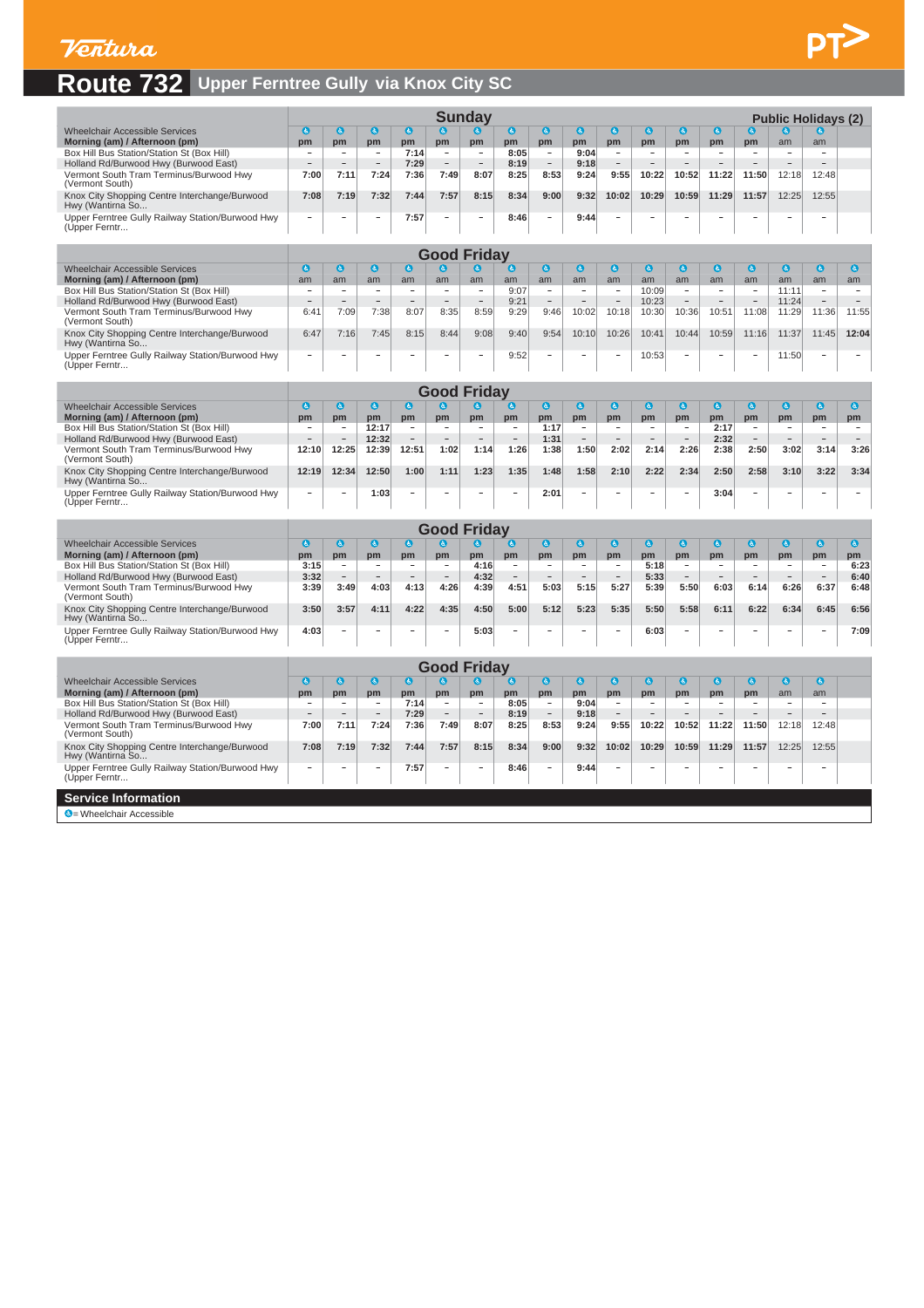Box Hil

#### $\overline{\mathsf{Ro}}$

|                                                                                                      |                                  |                          |                                    |                          |                          |                          |                          |                                |                                  |                                |                                  |                                |                                | Service operates from 27.01.2014 until further notice |                                |                                 |                                    |
|------------------------------------------------------------------------------------------------------|----------------------------------|--------------------------|------------------------------------|--------------------------|--------------------------|--------------------------|--------------------------|--------------------------------|----------------------------------|--------------------------------|----------------------------------|--------------------------------|--------------------------------|-------------------------------------------------------|--------------------------------|---------------------------------|------------------------------------|
|                                                                                                      |                                  |                          |                                    |                          |                          | <b>Monday to Friday</b>  |                          |                                |                                  |                                |                                  |                                |                                |                                                       |                                |                                 |                                    |
| Morning (am) / Afternoon (pm)                                                                        | am                               | am                       | am                                 | am                       | am                       | am                       | am                       | am                             | am                               | am                             | am                               | am                             | am                             | am                                                    | am                             | am                              | am                                 |
| Upper Ferntree Gully Railway Station/Burwood Hwy<br>(Upper Ferntr                                    |                                  |                          |                                    |                          |                          |                          | 5:55                     | $\overline{\phantom{a}}$       | 6:16                             |                                | 6:34                             |                                | 6:55                           | $\overline{a}$                                        |                                | 7:11                            | $\qquad \qquad -$                  |
| Knox City Shopping Centre Interchange/Burwood<br>Hwy (Wantirna So                                    | 4:38                             | 4:57                     | 5:17                               | 5:34                     | 5:50                     | 5:57                     | 6:07                     | 6:18                           | 6:29                             | 6:33                           | 6:47                             | 7:00                           | 7:09                           | 7:15                                                  | 7:23                           | 7:29                            | 7:34                               |
| Vermont South Tram Terminus/Burwood Hwy<br>(Vermont South)                                           | 4:46                             | 5:05                     | 5:25                               | 5:42                     | 5:57                     | 6:05                     | 6:15                     | 6:26                           | 6:38                             | 6:43                           | 6:56                             | 7:10                           | 7:20                           | 7:26                                                  | 7:34                           | 7:41                            | 7:48                               |
| Blackburn Rd/Burwood Hwy (Burwood East)                                                              |                                  |                          |                                    |                          | 6:02                     |                          | 6:20                     | $\overline{\phantom{a}}$       | 6:44                             |                                | 7:02                             |                                | 7:27                           |                                                       |                                | 7:49                            |                                    |
| Box Hill Bus Station/Station St (Box Hill)                                                           | $\overline{\phantom{0}}$         |                          |                                    |                          | 6:15                     | $\overline{\phantom{0}}$ | 6:34                     | $\overline{\phantom{a}}$       | 6:59                             | $\overline{\phantom{a}}$       | 7:18                             | $\qquad \qquad -$              | 7:46                           |                                                       | -                              | 8:11                            | $\overline{\phantom{a}}$           |
|                                                                                                      |                                  |                          |                                    |                          |                          | <b>Monday to Friday</b>  |                          |                                |                                  |                                |                                  |                                |                                |                                                       |                                |                                 |                                    |
| Morning (am) / Afternoon (pm)<br>Upper Ferntree Gully Railway Station/Burwood Hwy                    | am<br>$\overline{\phantom{a}}$   | am<br>7:32               | am                                 | am                       | am<br>7:54               | am                       | am<br>8:17               | am<br>$\overline{\phantom{a}}$ | am<br>8:41                       | am<br>$\overline{\phantom{a}}$ | am<br>٠                          | am<br>9:00                     | am<br>$\overline{\phantom{a}}$ | am<br>9:18                                            | am<br>$\overline{\phantom{a}}$ | am<br>9:39                      | am                                 |
| (Upper Ferntr<br>Angliss Hospital/Talaskia Rd (Upper Ferntree Gully)                                 | $\qquad \qquad -$                |                          |                                    |                          |                          | $\overline{\phantom{0}}$ |                          | $\overline{\phantom{a}}$       |                                  | $\overline{\phantom{a}}$       | $\overline{\phantom{a}}$         | 9:02                           | $\overline{\phantom{a}}$       | 9:20                                                  |                                | 9:41                            | $\qquad \qquad -$                  |
| Knox City Shopping Centre Interchange/Burwood<br>Hwy (Wantirna So                                    | 7:46                             | 7:52                     | 7:58                               | 8:06                     | 8:13                     | 8:24                     | 8:39                     | 8:49                           | 8:59                             | 9:04                           | 9:10                             | 9:22                           | 9:30                           | 9:40                                                  | 9:51                           | 10:00                           | 10:10                              |
| Vermont South Tram Terminus/Burwood Hwy                                                              | 7:58                             | 8:06                     | 8:10                               | 8:18                     | 8:26                     | 8:38                     | 8:52                     | 9:02                           | 9:09                             | 9:15                           | 9:21                             | 9:32                           | 9:40                           | 9:50                                                  | 10:01                          | 10:10                           | 10:20                              |
| (Vermont South)<br>Blackburn Rd/Burwood Hwy (Burwood East)                                           | $\overline{\phantom{a}}$         | 8:15                     | $\overline{\phantom{a}}$           | $\sim$                   | 8:34                     | $\sim$                   | 9:01                     | $\sim$                         | 9:16                             | $\overline{\phantom{a}}$       | $\overline{\phantom{a}}$         | 9:38                           | $\sim$                         | 9:56                                                  | $\overline{\phantom{a}}$       | 10:18                           | $\overline{\phantom{a}}$           |
| Box Hill Bus Station/Station St (Box Hill)                                                           |                                  | 8:37                     |                                    |                          | 8:57                     | $\overline{\phantom{0}}$ | 9:20                     |                                | 9:35                             | $\overline{a}$                 |                                  | 9:57                           |                                | 10:15                                                 |                                | 10:36                           |                                    |
|                                                                                                      |                                  |                          |                                    |                          |                          | <b>Monday to Friday</b>  |                          |                                |                                  |                                |                                  |                                |                                |                                                       |                                |                                 |                                    |
| Upper Ferntree Gully Railway Station/Burwood Hwy                                                     | am<br>9:59                       | am                       | am<br>10:19                        | am                       | am<br>10:36              | am                       | am<br>10:52              | am<br>$\overline{\phantom{a}}$ | am<br>11:13                      | am<br>$\overline{\phantom{a}}$ | am<br>11:31                      | pm<br>$\overline{\phantom{a}}$ | am<br>11:51                    | pm<br>$\overline{\phantom{a}}$                        | pm<br>12:12                    | pm<br>$\overline{\phantom{a}}$  | pm<br>12:32                        |
| (Upper Ferntr                                                                                        |                                  | $\overline{\phantom{a}}$ |                                    | $\overline{\phantom{m}}$ |                          | $\overline{\phantom{a}}$ |                          | $\overline{\phantom{a}}$       |                                  | $\overline{\phantom{a}}$       |                                  | $\qquad \qquad -$              |                                | $\qquad \qquad$                                       |                                |                                 |                                    |
| Angliss Hospital/Talaskia Rd (Upper Ferntree Gully)<br>Knox City Shopping Centre Interchange/Burwood | 10:01<br>10:20                   | 10:30                    | 10:21<br>10:40                     | 10:50                    | 10:38<br>10:56           | 11:02                    | 10:54<br>11:13           | 11:20                          | 11:15<br>11:33                   | 11:43                          | 11:33<br>11:52                   | 12:01                          | 11:53<br>12:12                 | 12:22                                                 | 12:14<br>12:32                 | 12:41                           | 12:34<br>12:53                     |
| Hwy (Wantirna So<br>Vermont South Tram Terminus/Burwood Hwy                                          | 10:30                            | 10:40                    | 10:50                              | 11:00                    | 11:06                    | 11:12                    | 11:23                    | 11:31                          | 11:42                            | 11:52                          | 12:02                            | 12:11                          | 12:22                          | 12:32                                                 | 12:42                          | 12:51                           | 1:02                               |
| (Vermont South)<br>Blackburn Rd/Burwood Hwy (Burwood East)                                           | 10:37                            | $\overline{\phantom{a}}$ | 10:57                              | $\overline{\phantom{a}}$ | 11:13                    | $\overline{\phantom{a}}$ | 11:30                    | $\overline{\phantom{a}}$       | 11:49                            | $\overline{\phantom{a}}$       | 12:09                            | $\qquad \qquad -$              | 12:28                          | $\overline{\phantom{a}}$                              | 12:49                          | $\overline{\phantom{a}}$        | 1:10                               |
| Box Hill Bus Station/Station St (Box Hill)                                                           | 10:55                            | $\overline{\phantom{m}}$ | 11:14                              |                          | 11:30                    |                          | 11:47                    |                                | 12:06                            | $\overline{\phantom{0}}$       | 12:26                            |                                | 12:46                          |                                                       | 1:07                           |                                 | 1:27                               |
|                                                                                                      |                                  |                          |                                    |                          |                          | <b>Monday to Friday</b>  |                          |                                |                                  |                                |                                  |                                |                                |                                                       |                                |                                 |                                    |
| Morning (am) / Afternoon (pm)                                                                        | pm<br>$\overline{\phantom{a}}$   | pm                       | pm<br>$\qquad \qquad \blacksquare$ | pm                       | pm                       | pm                       | pm                       | pm                             | pm<br>$\overline{\phantom{m}}$   | pm                             | pm<br>$\overline{\phantom{m}}$   | pm                             | pm<br>$\overline{\phantom{m}}$ | pm                                                    | pm<br>$\overline{\phantom{a}}$ | pm                              | pm<br>$\qquad \qquad \blacksquare$ |
| Upper Ferntree Gully Railway Station/Burwood Hwy<br>(Upper Ferntr                                    |                                  | 12:53                    |                                    | 1:17                     |                          | 1:33                     | $\overline{\phantom{a}}$ | 1:54                           |                                  | 2:13                           |                                  | 2:34                           |                                | H <sub>2:53</sub>                                     |                                |                                 |                                    |
| Angliss Hospital/Talaskia Rd (Upper Ferntree Gully)<br>Knox City Shopping Centre Interchange/Burwood | $\overline{\phantom{a}}$<br>1:02 | 12:55<br>1:15            | 1:22                               | 1:34                     | 1:42                     | 1:35<br>1:54             | $\equiv$<br>2:03         | 1:56<br>2:15                   | $\overline{\phantom{m}}$<br>2:24 | 2:15<br>2:33                   | $\overline{\phantom{a}}$<br>2:43 | 2:36<br>2:55                   | 3:01                           | H3:11                                                 | 3:21                           | 3:28                            | 3:38                               |
| Hwy (Wantirna So<br>Vermont South Tram Terminus/Burwood Hwy                                          | 1:12                             | 1:24                     | 1:32                               | 1:44                     | 1:52                     | 2:03                     | 2:13                     | 2:24                           | 2:34                             | 2:43                           | 2:53                             | 3:04                           | 3:11                           | H3:21                                                 | 3:31                           | 3:40                            | 3:50                               |
| (Vermont South)                                                                                      |                                  |                          |                                    |                          |                          |                          |                          |                                |                                  |                                |                                  |                                |                                |                                                       |                                |                                 |                                    |
| Echunga Cl/Hawthorn Rd (Forest Hill)<br>Blackburn Rd/Burwood Hwy (Burwood East)                      | $\overline{\phantom{a}}$         | 1:31                     | $\overline{\phantom{a}}$           | 1:50                     | $\overline{\phantom{a}}$ | 2:09                     | $\overline{\phantom{a}}$ | 2:30                           | $\overline{\phantom{a}}$         | 2:50                           | $\overline{\phantom{a}}$         | 3:10                           | $\overline{\phantom{a}}$       | H3:36<br>3:44                                         | $\overline{\phantom{a}}$       | $\overline{\phantom{a}}$        | $\overline{\phantom{m}}$           |
| Box Hill Bus Station/Station St (Box Hill)                                                           |                                  | 1:48                     | ÷,                                 | 2:07                     |                          | 2:27                     |                          | 2:47                           |                                  | 3:10                           |                                  | 3:31                           |                                | 4:06                                                  |                                |                                 |                                    |
|                                                                                                      |                                  |                          |                                    |                          |                          | <b>Monday to Friday</b>  |                          |                                |                                  |                                |                                  |                                |                                |                                                       |                                |                                 |                                    |
| Upper Ferntree Gully Railway Station/Burwood Hwy                                                     | pm<br>3:20                       | pm                       | pm<br>3:45                         | pm                       | pm<br>4:00               | pm                       | pm<br>4:16               | pm<br>$\overline{a}$           | pm<br>4:41                       | pm                             | pm<br>5:02                       | pm                             | pm                             | pm<br>5:28                                            | pm<br>5:43                     | pm                              | pm<br>6:04                         |
| (Upper Ferntr<br>Angliss Hospital/Talaskia Rd (Upper Ferntree Gully)                                 | 3:22                             |                          |                                    |                          | 4:02                     | $\overline{\phantom{0}}$ | 4:18                     |                                |                                  |                                |                                  |                                |                                |                                                       |                                |                                 |                                    |
| Knox City Shopping Centre Interchange/Burwood<br>Hwy (Wantirna So                                    | 3:49                             | 3:56                     | 4:04                               | 4:12                     | 4:22                     | 4:29                     | 4:39                     | 4:49                           | 4:57                             | 5:10                           | 5:19                             | 5:23                           | 5:31                           | 5:43                                                  | 5:58                           | 6:14                            | 6:19                               |
| Vermont South Tram Terminus/Burwood Hwy                                                              | 4:00                             | 4:08                     | 4:14                               | 4:23                     | 4:31                     | 4:40                     | 4:49                     | 4:59                           | 5:09                             | 5:20                           | 5:29                             | 5:33                           | 5:41                           | 5:54                                                  | 6:08                           | 6:24                            | 6:29                               |
| (Vermont South)<br>Blackburn Rd/Burwood Hwy (Burwood East)                                           | 4:07                             | $\overline{\phantom{a}}$ | 4:20                               | $\overline{\phantom{a}}$ | 4:38                     | $\overline{\phantom{0}}$ | 4:55                     | $\overline{\phantom{a}}$       | 5:16                             | $\overline{\phantom{a}}$       | 5:36                             | $\overline{\phantom{0}}$       | $\overline{\phantom{a}}$       | 6:00                                                  | 6:14                           | $\overline{\phantom{0}}$        | 6:35                               |
| Box Hill Bus Station/Station St (Box Hill)                                                           | 4:29                             |                          | 4:40                               |                          | 4:57                     |                          | 5:17                     |                                | 5:35                             |                                | 5:57                             |                                |                                | 6:21                                                  | 6:32                           |                                 | 6:52                               |
|                                                                                                      |                                  |                          |                                    |                          |                          | <b>Monday to Friday</b>  |                          |                                |                                  |                                |                                  |                                |                                |                                                       |                                |                                 |                                    |
| Morning (am) / Afternoon (pm)<br>Upper Ferntree Gully Railway Station/Burwood Hwy                    | pm                               | pm<br>6:25               | pm                                 | pm                       | pm<br>6:48               | pm                       | pm                       | pm<br>7:13                     | pm<br>$\overline{\phantom{0}}$   | pm<br>7:36                     | pm                               | pm                             | pm<br>8:13                     | pm<br>$\qquad \qquad -$                               | pm                             | pm<br>8:40                      | pm                                 |
| (Upper Ferntr<br>Angliss Hospital/Talaskia Rd (Upper Ferntree Gully)                                 | $\qquad \qquad -$                |                          |                                    |                          |                          |                          |                          |                                |                                  |                                |                                  | $\qquad \qquad -$              | 8:15                           | $\qquad \qquad -$                                     |                                |                                 |                                    |
| Knox City Shopping Centre Interchange/Burwood                                                        | 6:30                             | 6:39                     | 6:44                               | 6:49                     | 7:02                     | 7:06                     | 7:12                     | 7:24                           | 7:30                             | 7:47                           | 8:08                             | 8:22                           | 8:28                           | 8:42                                                  | 8:47                           | 8:52                            | 9:10                               |
| Hwy (Wantirna So<br>Vermont South Tram Terminus/Burwood Hwy                                          | 6:40                             | 6:48                     | 6:54                               | 6:59                     | 7:10                     | 7:16                     | 7:22                     | 7:33                           | 7:39                             | 7:56                           | 8:16                             | 8:30                           | 8:36                           | 8:50                                                  | 8:55                           | 9:00                            | 9:18                               |
| (Vermont South)<br>Blackburn Rd/Burwood Hwy (Burwood East)                                           | $\overline{\phantom{a}}$         | 6:54                     | $\qquad \qquad -$                  | $\qquad \qquad -$        | $\overline{\phantom{a}}$ | $\overline{\phantom{a}}$ | $\overline{\phantom{m}}$ | $\overline{\phantom{a}}$       | $\overline{\phantom{m}}$         | 8:02                           | $\overline{\phantom{a}}$         | $\qquad \qquad -$              | $\overline{\phantom{a}}$       | $\overline{\phantom{m}}$                              | $\overline{\phantom{a}}$       | 9:05                            | $\overline{\phantom{m}}$           |
| Box Hill Bus Station/Station St (Box Hill)                                                           | $\qquad \qquad -$                | 7:10                     |                                    |                          |                          |                          |                          |                                |                                  | 8:17                           | $\qquad \qquad -$                |                                |                                |                                                       |                                | 9:20                            | $\qquad \qquad =$                  |
|                                                                                                      |                                  |                          |                                    |                          |                          | <b>Monday to Friday</b>  |                          |                                |                                  |                                |                                  |                                |                                |                                                       |                                |                                 |                                    |
| Morning (am) / Afternoon (pm)                                                                        | pm                               | pm                       | pm                                 | pm                       | pm                       | pm                       | pm                       | pm                             | am                               | am                             | am                               |                                |                                |                                                       |                                |                                 |                                    |
| Upper Ferntree Gully Railway Station/Burwood Hwy<br>(Upper Ferntr                                    | 9:20                             |                          |                                    |                          |                          |                          |                          |                                |                                  |                                |                                  |                                |                                |                                                       |                                |                                 |                                    |
| Knox City Shopping Centre Interchange/Burwood<br>Hwy (Wantirna So                                    | 9:31                             | 9:50                     | 10:10                              | 10:31                    | 10:51                    | 11:07                    | 11:28                    | 11:46                          | 12:05                            | 12:25                          | 12:45                            |                                |                                |                                                       |                                |                                 |                                    |
| Vermont South Tram Terminus/Burwood Hwy<br>(Vermont South)                                           | 9:38                             | 9:58                     | 10:18                              | 10:38                    | 10:58                    | 11:14                    | 11:34                    | 11:53                          | 12:13                            | 12:33                          | 12:53                            |                                |                                |                                                       |                                |                                 |                                    |
|                                                                                                      |                                  |                          |                                    |                          |                          |                          |                          |                                |                                  |                                |                                  |                                |                                |                                                       |                                |                                 |                                    |
| <b>Wheelchair Accessible Services</b>                                                                | $\bullet$                        | $\bullet$                | $\bullet$                          | $\bullet$                | $\bullet$                | <b>Saturday</b><br>◎     | O                        | $\bullet$                      | ⊌                                | $\bullet$                      | ◎                                | O                              | $\bullet$                      | ◎                                                     | G                              | <b>Public Holidays (1)</b><br>Θ |                                    |
| Morning (am) / Afternoon (pm)                                                                        | am                               | am                       | am                                 | am                       | am                       | am                       | am                       | am                             | am                               | am                             | am                               | am<br>$\overline{\phantom{m}}$ | am                             | am                                                    | am                             | am                              | am                                 |
| Upper Ferntree Gully Railway Station/Burwood Hwy<br>(Upper Ferntr                                    |                                  |                          |                                    |                          |                          | $\overline{\phantom{0}}$ |                          | $\overline{\phantom{a}}$       | $\overline{\phantom{a}}$         | -                              |                                  |                                |                                | 7:45                                                  |                                | 8:08                            | $\qquad \qquad -$                  |
| Knox City Shopping Centre Interchange/Burwood<br>Hwy (Wantirna So                                    | 4:34                             | 4:54                     | 5:14                               | 5:34                     | 5:54                     | 6:13                     | 6:30                     | 6:43                           | 6:58                             | 7:15                           | 7:25                             | 7:39                           | 7:49                           | 7:58                                                  | 8:13                           | 8:22                            | 8:36                               |
| Vermont South Tram Terminus/Burwood Hwy<br>(Vermont South)                                           | 4:41                             | 5:01                     | 5:21                               | 5:41                     | 6:01                     | 6:21                     | 6:38                     | 6:51                           | 7:08                             | 7:23                           | 7:35                             | 7:47                           | 7:57                           | 8:09                                                  | 8:21                           | 8:33                            | 8:44                               |
| Blackburn Rd/Burwood Hwy (Burwood East)                                                              |                                  |                          |                                    |                          |                          |                          |                          |                                | 7:13                             |                                | 7:41                             |                                |                                | 8:16                                                  |                                | 8:39                            |                                    |
| Box Hill Bus Station/Station St (Box Hill)                                                           | $\overline{\phantom{a}}$         |                          |                                    |                          |                          | $\overline{\phantom{0}}$ |                          | $\overline{\phantom{a}}$       | 7:25                             | $\overline{\phantom{a}}$       | 7:55                             | $\overline{\phantom{m}}$       |                                | 8:30                                                  | $\overline{\phantom{a}}$       | 8:53                            | $\overline{\phantom{a}}$           |

 $PT$ 

**Service Information**

H = Operates via Emmaus College on school days only. <sup>©</sup> = Wheelchair Accessible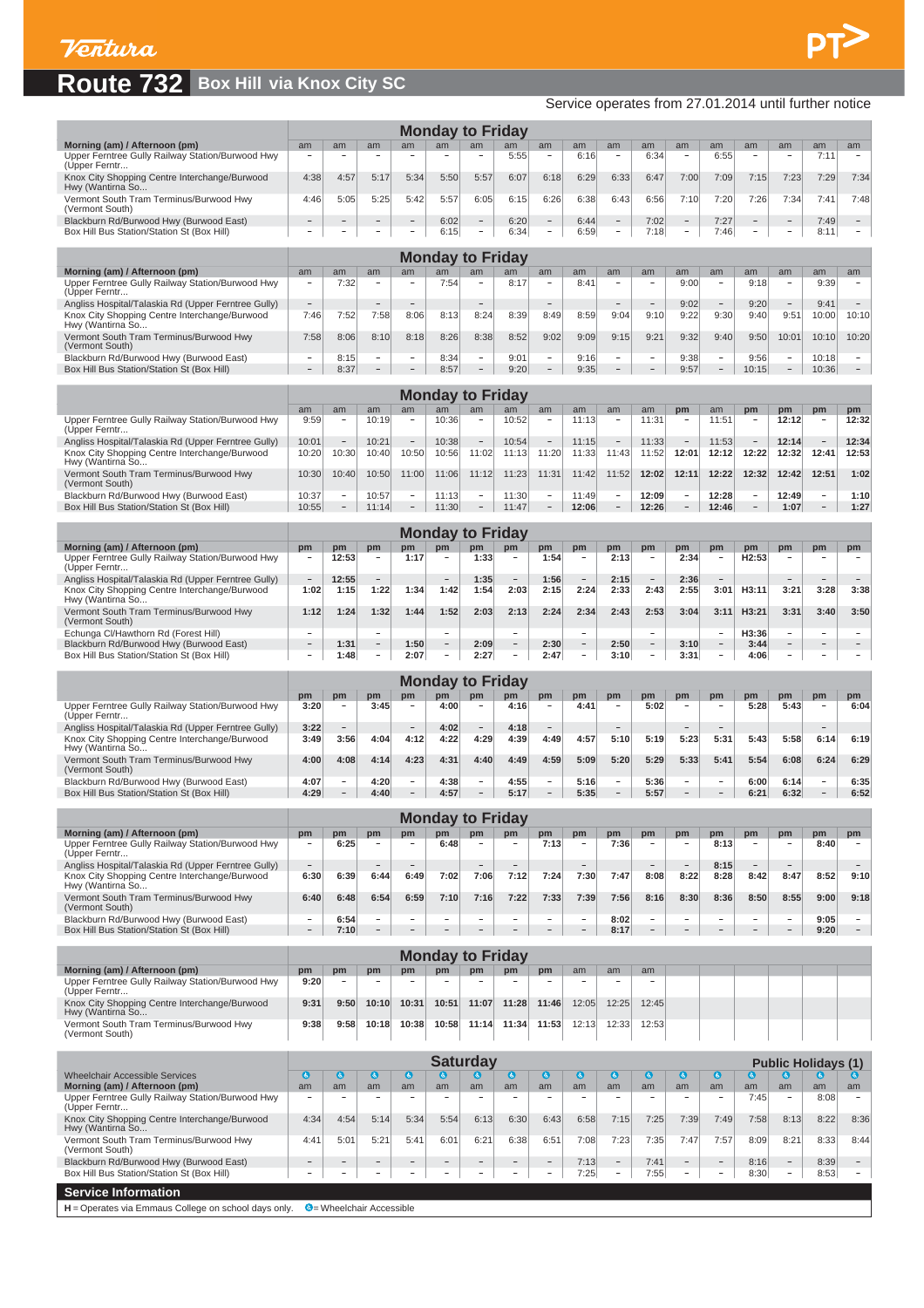

## **Route 732 Box Hill via Knox City SC**

|                                                                   |                          |      |                          |                          |       | <b>Saturday</b>          |                          |       |                                 |                                 |       |                 |       |                          |                          | <b>Public Holidays (1)</b> |                          |
|-------------------------------------------------------------------|--------------------------|------|--------------------------|--------------------------|-------|--------------------------|--------------------------|-------|---------------------------------|---------------------------------|-------|-----------------|-------|--------------------------|--------------------------|----------------------------|--------------------------|
| Wheelchair Accessible Services                                    | $\bullet$                | l G. | G.                       | $\omega$                 | G)    | $\boldsymbol{a}$         | $\bullet$                | G     | G                               | l G.                            | G     | $\mathbf{a}$    | G.    | G)                       | $\bullet$                | 6                          |                          |
| Morning (am) / Afternoon (pm)                                     | am                       | am   | am                       | am                       | am    | am                       | am                       | am    | am                              | am                              | am    | am              | am    | am                       | am                       | am                         | am                       |
| Upper Ferntree Gully Railway Station/Burwood Hwy<br>(Upper Ferntr | $\overline{\phantom{a}}$ | 8:41 | $\overline{\phantom{0}}$ | -                        | 9:12  | $\sim$                   | $\overline{\phantom{a}}$ | 9:48  | -                               | $\overline{\phantom{a}}$        | 10:16 | -               | 10:40 | $\sim$                   | $\sim$                   | 11:13                      | $\sim$                   |
| Angliss Hospital/Talaskia Rd (Upper Ferntree Gully)               | $-$                      |      | $\overline{\phantom{a}}$ | $\overline{\phantom{0}}$ |       | $\overline{\phantom{a}}$ | $\overline{\phantom{0}}$ |       | $\hspace{0.1mm}-\hspace{0.1mm}$ | $\hspace{0.1mm}-\hspace{0.1mm}$ | 10:18 | $\qquad \qquad$ | 10:42 | $-$                      | $\overline{\phantom{a}}$ | 11:15                      | $\overline{\phantom{a}}$ |
| Knox City Shopping Centre Interchange/Burwood<br>Hwy (Wantirna So | 8:47                     | 8:56 | 9:09                     | 9:20                     | 9:29  | 9:41                     | 9:54                     | 10:04 | 10:15                           | 10:30                           | 10:39 | 10:53           | 11:01 | 11:16                    | 11:28                    | 11:34                      | 11:51                    |
| Vermont South Tram Terminus/Burwood Hwy<br>(Vermont South)        | 8:55                     | 9:07 | 9:18                     | 9:29                     | 9:40  | 9:50                     | 10:03                    | 10:15 | 10:24                           | 10:39                           | 10:51 | 11:01           | 11:13 | 11:25                    | 1:37                     | 11:46                      | 12:00                    |
| Blackburn Rd/Burwood Hwy (Burwood East)                           | $\overline{\phantom{a}}$ | 9:13 | -                        | -                        | 9:46  | $\sim$                   | $\overline{\phantom{a}}$ | 10:21 | -                               | $\overline{\phantom{a}}$        | 10:57 | $\sim$          | 11:19 | $\sim$                   | $\sim$                   | 11:53                      | $\sim$                   |
| Box Hill Bus Station/Station St (Box Hill)                        | -                        | 9:29 | -                        | $-$                      | 10:03 | $\overline{\phantom{a}}$ | $\overline{\phantom{a}}$ | 10:39 | $-$                             | $-$                             | 11:14 | $\sim$          | 11:37 | $\overline{\phantom{a}}$ | $\qquad \qquad$          | 12:12                      | $\overline{\phantom{a}}$ |
|                                                                   |                          |      |                          |                          |       |                          |                          |       |                                 |                                 |       |                 |       |                          |                          |                            |                          |
|                                                                   |                          |      |                          |                          |       | Saturdav                 |                          |       |                                 |                                 |       |                 |       |                          |                          | <b>Public Holidavs (1)</b> |                          |

 $PT$ 

|                                                                   | vatul ua v |       |                          |       |                          |                          |       |      |      |                          |        |      |      | PUDIIC HOIIDAYS (1)      |                          |                          |      |  |  |  |  |
|-------------------------------------------------------------------|------------|-------|--------------------------|-------|--------------------------|--------------------------|-------|------|------|--------------------------|--------|------|------|--------------------------|--------------------------|--------------------------|------|--|--|--|--|
| <b>Wheelchair Accessible Services</b>                             | G,         |       |                          |       |                          |                          |       |      |      |                          |        |      |      |                          |                          |                          |      |  |  |  |  |
| Morning (am) / Afternoon (pm)                                     | pm         | am    | pm                       | pm    | pm                       | pm                       | pm    | pm   | pm   | pm                       | pm     | pm   | pm   | pm                       | pm                       | pm                       | pm   |  |  |  |  |
| Upper Ferntree Gully Railway Station/Burwood Hwy<br>(Upper Ferntr |            | 11:50 | $\overline{\phantom{a}}$ | 12:15 | $\sim$                   | <b>STATE</b>             | 12:51 |      | 1:20 |                          | . .    | 1:53 |      | $\overline{\phantom{a}}$ | $\sim$                   | $\sim$                   | 2:52 |  |  |  |  |
| Angliss Hospital/Talaskia Rd (Upper Ferntree Gully)               |            | 11:52 | $\overline{\phantom{a}}$ | 12:17 | $\sim$                   | <b>Service</b>           | 12:53 |      | 1:22 | $\sim$                   | $\sim$ | 1:55 |      |                          | $\sim$                   | $\overline{\phantom{a}}$ | 2:54 |  |  |  |  |
| Knox City Shopping Centre Interchange/Burwood<br>Hwy (Wantirna So | 12:03      | 12:10 | 2:26                     | 12:36 | 12:51                    | 1:05                     | 1:12  | 1:29 | 1:39 | 1:53                     | 2:05   | 2:12 | 2:32 | 2:42                     | 2:53                     | 3:05                     | 3:11 |  |  |  |  |
| Vermont South Tram Terminus/Burwood Hwy<br>(Vermont South)        | 12:12      | 12:22 | 2:36                     | 12:49 | 1:00                     | 1:12                     | 1:24  | 1:36 | 1:51 | 2:00                     | 2:12   | 2:24 | 2:39 | 2:49                     | 3:00                     | 3:12                     | 3:25 |  |  |  |  |
| Blackburn Rd/Burwood Hwy (Burwood East)                           |            | 12:29 | -                        | 12:57 | $\overline{\phantom{a}}$ | $\sim$                   | 1:30  |      | 1:58 | -                        | -      | 2:30 |      | -                        | $\sim$                   | $\sim$                   | 3:32 |  |  |  |  |
| Box Hill Bus Station/Station St (Box Hill)                        |            | 12:48 | $-$                      | 1:16  | $\overline{\phantom{0}}$ | $\overline{\phantom{a}}$ | 1:48  | -    | 2:16 | $\overline{\phantom{a}}$ | $-$    | 2:46 |      | -                        | $\overline{\phantom{0}}$ | $-$                      | 3:50 |  |  |  |  |

|                                                                   | Saturdav                                            |                          |                          |      |                          |                          |      |                          |      |                          |                          |                          |      |                          |                          | <b>Public Holidays (1)</b> |                          |  |  |  |  |
|-------------------------------------------------------------------|-----------------------------------------------------|--------------------------|--------------------------|------|--------------------------|--------------------------|------|--------------------------|------|--------------------------|--------------------------|--------------------------|------|--------------------------|--------------------------|----------------------------|--------------------------|--|--|--|--|
| Wheelchair Accessible Services                                    | $\mathbf{G}$<br>IĠ.<br>G<br>IG.<br>G.<br>۱Ġ.<br>ıs. |                          |                          |      |                          |                          |      |                          |      |                          |                          |                          |      |                          |                          | (ö. 1                      |                          |  |  |  |  |
| Morning (am) / Afternoon (pm)                                     | pm                                                  | pm                       | pm                       | pm   | pm                       | pm                       | pm   | pm                       | pm   | pm                       | pm                       | pm                       | pm   | pm                       | pm                       | pm                         | pm                       |  |  |  |  |
| Upper Ferntree Gully Railway Station/Burwood Hwy<br>(Upper Ferntr | -                                                   |                          | -                        | 3:44 |                          | $\overline{\phantom{a}}$ |      |                          | 4:46 | -                        | $\overline{\phantom{a}}$ | $\overline{\phantom{a}}$ | 5:42 | $\sim$                   | $\overline{\phantom{a}}$ | 6:31                       |                          |  |  |  |  |
| Angliss Hospital/Talaskia Rd (Upper Ferntree Gully)               | -                                                   |                          | -                        | 3:46 | $\sim$                   | $\sim$                   |      | $\overline{\phantom{a}}$ | 4:48 | $-$                      | $\overline{\phantom{a}}$ | $-$                      | 5:44 | $\overline{\phantom{a}}$ | $\overline{\phantom{a}}$ | 6:33                       |                          |  |  |  |  |
| Knox City Shopping Centre Interchange/Burwood<br>Hwy (Wantirna So | 3:31                                                | 3:43                     | 3:55                     | 4:05 | 4:22                     | 4:34                     | 4:43 | 4:55                     | 5:04 | 5:19                     | 5:32                     | 5:46                     | 6:01 | 6:18                     | 6:38                     | 6:50                       | 7:00                     |  |  |  |  |
| Vermont South Tram Terminus/Burwood Hwy<br>(Vermont South)        | 3:38                                                | 3:50                     | 4:02                     | 4:17 | 4:29                     | 4:41                     | 4:53 | 5:05                     | 5:17 | 5:29                     | 5:41                     | 5:55                     | 6:12 | 6:27                     | 6:47                     | 7:01                       | 7:08                     |  |  |  |  |
| Blackburn Rd/Burwood Hwy (Burwood East)                           | -                                                   | -                        | -                        | 4:24 | $\overline{\phantom{a}}$ | $\overline{\phantom{a}}$ | -    | $\overline{\phantom{a}}$ | 5:23 | -                        | $\overline{\phantom{a}}$ | -                        | 6:18 | $\overline{\phantom{a}}$ | $\overline{\phantom{a}}$ | 7:07                       |                          |  |  |  |  |
| Box Hill Bus Station/Station St (Box Hill)                        |                                                     | $\overline{\phantom{a}}$ | $\overline{\phantom{a}}$ | 4:42 | $\sim$                   | $\overline{\phantom{a}}$ |      |                          | 5:39 | $\overline{\phantom{a}}$ | $\overline{\phantom{a}}$ | $-$                      | 6:34 | $\qquad \qquad -$        | $\overline{\phantom{a}}$ | 7:23                       | $\overline{\phantom{a}}$ |  |  |  |  |

|                                                                   | Saturdav                                                        |        |      |                                   |      |        |      |      |        |                          |                          |        |       |        | <b>Public Holidays (1)</b> |                          |       |  |  |  |
|-------------------------------------------------------------------|-----------------------------------------------------------------|--------|------|-----------------------------------|------|--------|------|------|--------|--------------------------|--------------------------|--------|-------|--------|----------------------------|--------------------------|-------|--|--|--|
| Wheelchair Accessible Services                                    | a<br>$\mathbf{G}$<br>Id.<br>ΙĠ.<br>ΙĠ,<br>(G.)<br>l G.<br>l Gli |        |      |                                   |      |        |      |      |        |                          |                          |        |       | lG.    |                            |                          |       |  |  |  |
| Morning (am) / Afternoon (pm)                                     | pm                                                              | pm     | pm   | pm                                | pm   | pm     | pm   | pm   | pm     | pm                       | pm                       | pm     | pm    | pm     | am                         | am                       | am    |  |  |  |
| Upper Ferntree Gully Railway Station/Burwood Hwy<br>(Upper Ferntr |                                                                 |        | 7:37 | $-$                               | 8:23 |        | 9:06 | -    | -      | -                        | -                        |        |       | -      | -                          | $\overline{\phantom{a}}$ |       |  |  |  |
| Angliss Hospital/Talaskia Rd (Upper Ferntree Gully)               | $\overline{\phantom{a}}$                                        | $-$    | 7:39 | $-$                               |      | $\sim$ |      | -    | -      | $\overline{\phantom{a}}$ | $\overline{\phantom{0}}$ |        |       |        |                            | $\overline{\phantom{a}}$ |       |  |  |  |
| Knox City Shopping Centre Interchange/Burwood<br>Hwy (Wantirna So | 7:19                                                            | 7:39   | 7:56 | 8:20                              | 8:39 | 9:02   | 9:21 | 9:41 | 10:04  | 10:25                    | 10:46                    | 11:08  | 11:31 | 11:53  | 12:12                      | 12:31                    | 12:51 |  |  |  |
| Vermont South Tram Terminus/Burwood Hwy<br>(Vermont South)        | 7:27                                                            | 7:47   | 8:07 | 8:28                              | 8:50 | 9:09   | 9:32 | 9:49 | 10:12  | 10:33                    | 10:54                    | 11:16  | 11:39 | 12:01  | 12:20                      | 12:39                    | 12:59 |  |  |  |
| Blackburn Rd/Burwood Hwy (Burwood East)                           | $\overline{\phantom{0}}$                                        | -      | 8:13 | $\overline{\phantom{a}}$          | 8:56 |        |      |      | -      | -                        | -                        |        |       | -      |                            | -                        |       |  |  |  |
| Box Hill Bus Station/Station St (Box Hill)                        |                                                                 | $\sim$ | 8:29 | <b>Contract Contract Contract</b> | 9:14 |        |      |      | $\sim$ | $\sim$                   | $\overline{\phantom{a}}$ | $\sim$ |       | $\sim$ | -                          | $\sim$                   |       |  |  |  |

|                                                                   | Sundav                   |                          |                          |                          |                          |                          |      |                          |                          |                          |       |                          |                          |                          |                          | <b>Public Holidays (2)</b> |                          |  |  |  |
|-------------------------------------------------------------------|--------------------------|--------------------------|--------------------------|--------------------------|--------------------------|--------------------------|------|--------------------------|--------------------------|--------------------------|-------|--------------------------|--------------------------|--------------------------|--------------------------|----------------------------|--------------------------|--|--|--|
| Wheelchair Accessible Services                                    | l G                      |                          |                          |                          |                          | (d.)                     | IĠ.  | IG.                      |                          |                          | ld.   |                          | ΙĠ.                      |                          |                          | G.                         |                          |  |  |  |
| Morning (am) / Afternoon (pm)                                     | am                       | am                       | am                       | am                       | am                       | am                       | am   | am                       | am                       | am                       | am    | am                       | am                       | am                       | am                       | am                         | am                       |  |  |  |
| Upper Ferntree Gully Railway Station/Burwood Hwy<br>(Upper Ferntr | -                        | $\overline{\phantom{a}}$ | $\overline{\phantom{0}}$ | -                        | $\overline{\phantom{a}}$ | $\overline{\phantom{0}}$ | 8:53 | $\overline{\phantom{a}}$ | -                        | -                        | 9:49  | -                        | $\overline{\phantom{a}}$ | -                        | $\overline{\phantom{a}}$ | 10:49                      | $\sim$                   |  |  |  |
| Angliss Hospital/Talaskia Rd (Upper Ferntree Gully)               | -                        | $\overline{\phantom{0}}$ | $\overline{\phantom{a}}$ | $-$                      | $\sim$                   | $\overline{\phantom{m}}$ | 8:54 | -                        | -                        | $-$                      | 9:50  | $\overline{\phantom{a}}$ | $\sim$                   | $-$                      | $\overline{\phantom{0}}$ | 10:50                      | $\qquad \qquad -$        |  |  |  |
| Knox City Shopping Centre Interchange/Burwood<br>Hwy (Wantirna So | 6:31                     | 6:58                     | 7:27                     | 7:56                     | 8:24                     | 8:48                     | 9:11 | 9:35                     | 9:48                     | 10:00                    | 10:08 | 10:22                    | 10:34                    | 10:46                    | 10:57                    | 11:07                      | 11:21                    |  |  |  |
| Vermont South Tram Terminus/Burwood Hwy<br>(Vermont South)        | 6:38                     | 7:06                     | 7:35                     | 8:04                     | 8:32                     | 8:56                     | 9:21 | 9:43                     | 9:56                     | 10:08                    | 10:18 | 10:30                    | 10:42                    | 10:54                    | 11:05                    | 11:17                      | 11:29                    |  |  |  |
| Blackburn Rd/Burwood Hwy (Burwood East)                           | $\overline{\phantom{0}}$ | $\overline{\phantom{0}}$ | $\overline{\phantom{a}}$ | -                        | $\sim$                   | $\overline{\phantom{a}}$ | 9:29 | $\overline{\phantom{a}}$ | $\overline{\phantom{a}}$ | $\overline{\phantom{a}}$ | 10:24 | -                        |                          | $\overline{\phantom{a}}$ | $\overline{\phantom{a}}$ | 11:23                      | $\sim$                   |  |  |  |
| Box Hill Bus Station/Station St (Box Hill)                        | $\overline{\phantom{a}}$ | -                        |                          | $\overline{\phantom{a}}$ | <b>The Contract</b>      | $\sim$                   | 9:47 |                          | $\overline{\phantom{a}}$ | $\sim$                   | 10:38 |                          |                          | $\overline{\phantom{a}}$ | $\sim$                   | 11:39                      | $\overline{\phantom{a}}$ |  |  |  |

|                                                                   | Sundav                   |                          |        |       |                |                          |        |                          |       |        |                          |                          |                          |      | <b>Public Holidays (2)</b> |                          |        |  |  |  |
|-------------------------------------------------------------------|--------------------------|--------------------------|--------|-------|----------------|--------------------------|--------|--------------------------|-------|--------|--------------------------|--------------------------|--------------------------|------|----------------------------|--------------------------|--------|--|--|--|
| <b>Wheelchair Accessible Services</b>                             | G                        |                          |        | l d.  |                | G.                       | 6      |                          | ا جا  | ١Ğ.    | (d.                      |                          | ľ٤.                      |      |                            | l G.                     |        |  |  |  |
| Morning (am) / Afternoon (pm)                                     | am                       | am                       | am     | am    | pm             | pm                       | pm     | pm                       | pm    | pm     | pm                       | pm                       | pm                       | pm   | pm                         | pm                       | pm     |  |  |  |
| Upper Ferntree Gully Railway Station/Burwood Hwy<br>(Upper Ferntr | $\overline{\phantom{a}}$ | $\overline{\phantom{a}}$ | $\sim$ | 11:48 | <b>Service</b> |                          |        |                          | 12:46 | $\sim$ | $\overline{\phantom{a}}$ |                          |                          | 1:48 | $\sim$                     | $\sim$                   |        |  |  |  |
| Angliss Hospital/Talaskia Rd (Upper Ferntree Gully)               | $\overline{\phantom{a}}$ |                          | $\sim$ | 11:49 | $\sim$         | $\overline{\phantom{a}}$ |        | $\sim$                   | 12:47 | $\sim$ | $\overline{\phantom{0}}$ | $\overline{\phantom{a}}$ | $\overline{\phantom{a}}$ | 1:49 | $\overline{\phantom{a}}$   | $\sim$                   |        |  |  |  |
| Knox City Shopping Centre Interchange/Burwood<br>Hwy (Wantirna So | 11:32                    | 1:43                     | 11:55  | 12:06 | 12:19          | 12:32                    | 12:44  | 12:55                    | 1:05  | 1:19   | 1:31                     | 1:44                     | 1:56                     | 2:07 | 2:21                       | 2:33                     | 2:45   |  |  |  |
| Vermont South Tram Terminus/Burwood Hwy<br>(Vermont South)        | 11:40                    | 1:52                     | 12:04  | 12:16 | 12:28          | 12:41                    | 12:53  | 1:04                     | 1:16  | 1:28   | 1:40                     | 1:53                     | 2:05                     | 2:17 | 2:29                       | 2:41                     | 2:53   |  |  |  |
| Blackburn Rd/Burwood Hwy (Burwood East)                           | -                        | $\sim$                   | -      | 12:23 | <b>Section</b> | -                        | $\sim$ | <b>Sec.</b>              | 1:23  | -      | $\overline{\phantom{a}}$ | $\sim$                   | $\sim$                   | 2:24 | $\sim$                     | -                        | $\sim$ |  |  |  |
| Box Hill Bus Station/Station St (Box Hill)                        |                          | -                        | $-$    | 12:39 | $\sim$         |                          |        | $\overline{\phantom{a}}$ | 1:41  | -      | $\overline{\phantom{a}}$ | -                        | $-$                      | 2:42 | -                          | $\overline{\phantom{a}}$ |        |  |  |  |
|                                                                   |                          |                          |        |       |                |                          |        |                          |       |        |                          |                          |                          |      |                            |                          |        |  |  |  |

|                                                                   | <b>Sundav</b><br><b>Public Holidays (2)</b> |      |                          |                          |           |                          |      |           |        |                          |                          |      |                          |            |      |                          |                          |
|-------------------------------------------------------------------|---------------------------------------------|------|--------------------------|--------------------------|-----------|--------------------------|------|-----------|--------|--------------------------|--------------------------|------|--------------------------|------------|------|--------------------------|--------------------------|
| Wheelchair Accessible Services                                    | $\bullet$                                   | l GJ | l ë l                    | G.                       | <b>CO</b> | $\bullet$                | G    | $\bullet$ | IG.    | IG.                      | G.                       | G)   | $\bullet$                | IG.        | G    | $\mathbf{G}$             |                          |
| Morning (am) / Afternoon (pm)                                     | pm                                          | pm   | pm                       | pm                       | pm        | pm                       | pm   | pm        | pm     | pm                       | pm                       | pm   | pm                       | pm         | pm   | pm                       | pm                       |
| Upper Ferntree Gully Railway Station/Burwood Hwy<br>(Upper Ferntr | -                                           | 2:47 | $\overline{\phantom{a}}$ | $\sim$                   | $\sim$    | $\sim$                   | 3:52 | -         | -      | $\sim$                   | $\overline{\phantom{a}}$ | 4:58 |                          |            | 6:00 | -                        |                          |
| Angliss Hospital/Talaskia Rd (Upper Ferntree Gully)               | -                                           | 2:48 | $\sim$                   | $\overline{\phantom{a}}$ | $\sim$    | $\sim$                   | 3:53 | $\sim$    | $\sim$ | $\overline{\phantom{a}}$ | $\overline{\phantom{a}}$ | 4:59 | <b>Contract</b>          | <b>COL</b> | 6:01 | $\sim$                   | $\overline{\phantom{a}}$ |
| Knox City Shopping Centre Interchange/Burwood<br>Hwy (Wantirna So | 2:57                                        | 3:08 | 3:21                     | 3:33                     | 3:46      | 3:59                     | 4:10 | 4:24      | 4:37   | 4:50                     | 5:02                     | 5:16 | 5:33                     | 5:51       | 6:17 | 6:38                     | 6:59                     |
| Vermont South Tram Terminus/Burwood Hwy<br>(Vermont South)        | 3:05                                        | 3:17 | 3:29                     | 3:41                     | 3:54      | 4:07                     | 4:20 | 4:32      | 4:45   | 4:58                     | 5:10                     | 5:25 | 5:41                     | 5:59       | 6:26 | 6:46                     | 7:07                     |
| Blackburn Rd/Burwood Hwy (Burwood East)                           | -                                           | 3:23 | -                        | -                        | $\sim$    | $\sim$                   | 4:27 | -         | -      | -                        | -                        | 5:32 | $\sim$                   | $\sim$     | 6:32 | $\overline{\phantom{a}}$ | -                        |
| Box Hill Bus Station/Station St (Box Hill)                        | -                                           | 3:41 | $-$                      | $-$                      | $-$       | $\overline{\phantom{a}}$ | 4:44 | -         | $-$    | $-$                      | Ξ.                       | 5:46 | $\overline{\phantom{a}}$ | $-$        | 6:46 | $\sim$                   | $\overline{\phantom{a}}$ |
| <b>Service Information</b>                                        |                                             |      |                          |                          |           |                          |      |           |        |                          |                          |      |                          |            |      |                          |                          |
| $\mathbf{G}$ = Wheelchair Accessible                              |                                             |      |                          |                          |           |                          |      |           |        |                          |                          |      |                          |            |      |                          |                          |

= Wheelchair Accessible